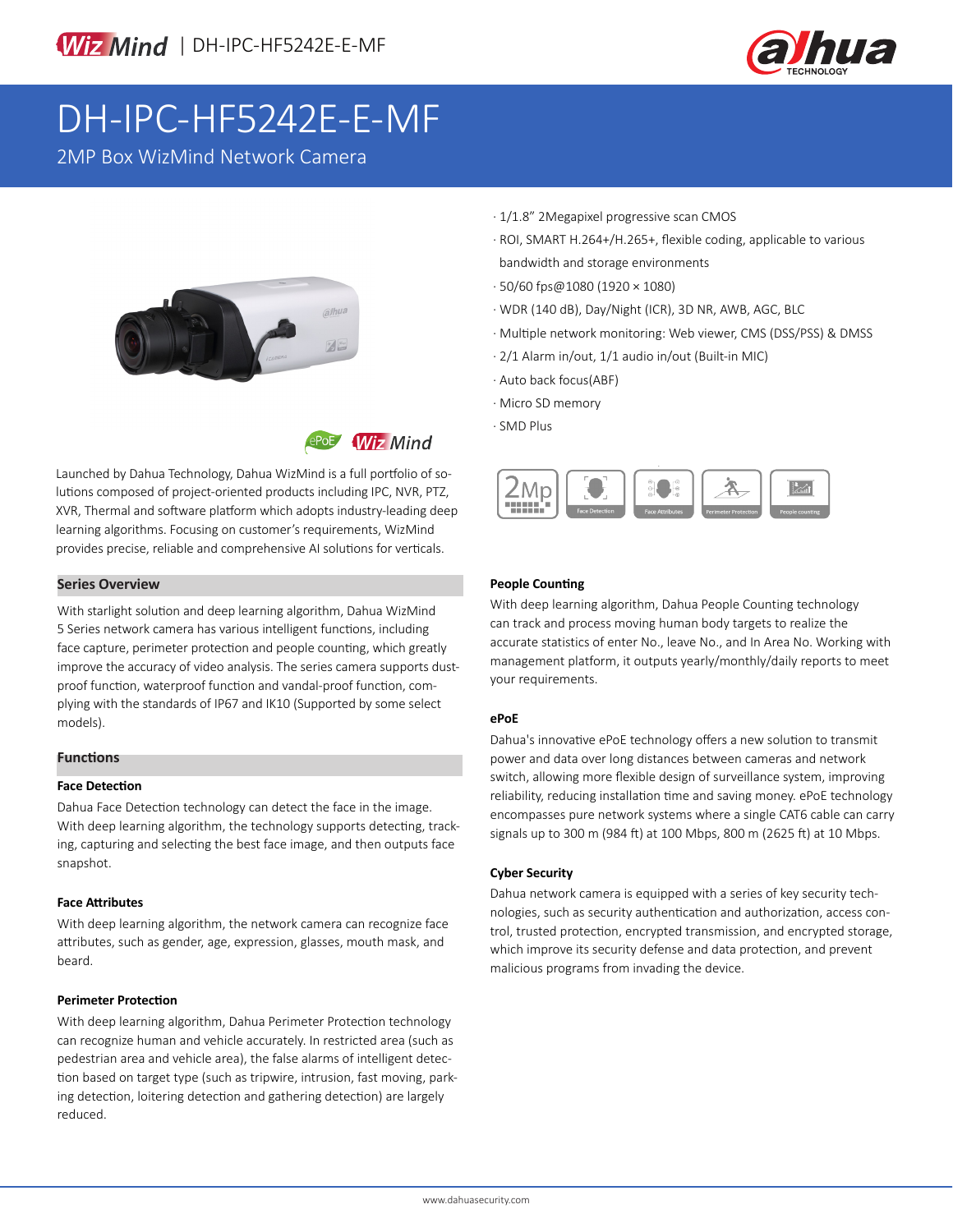# Wiz Mind | DH-IPC-HF5242E-E-MF

### **Technical Specification**

#### Camera

| Camera                          |                                                                                                                                                                                                                                                                                                                                                                                                                                                                                                                                                      |  |  |  |
|---------------------------------|------------------------------------------------------------------------------------------------------------------------------------------------------------------------------------------------------------------------------------------------------------------------------------------------------------------------------------------------------------------------------------------------------------------------------------------------------------------------------------------------------------------------------------------------------|--|--|--|
| <b>Image Sensor</b>             | 1/1.8" CMOS                                                                                                                                                                                                                                                                                                                                                                                                                                                                                                                                          |  |  |  |
| Max. Resolution                 | 1920 (H) × 1080 (V)                                                                                                                                                                                                                                                                                                                                                                                                                                                                                                                                  |  |  |  |
| <b>RAM</b>                      | 1 GB                                                                                                                                                                                                                                                                                                                                                                                                                                                                                                                                                 |  |  |  |
| <b>ROM</b>                      | 128 MB                                                                                                                                                                                                                                                                                                                                                                                                                                                                                                                                               |  |  |  |
| <b>Scanning System</b>          | Progressive                                                                                                                                                                                                                                                                                                                                                                                                                                                                                                                                          |  |  |  |
| <b>Electronic Shutter Speed</b> | Auto/Manual, 1/3 s-1/ 100,000 s                                                                                                                                                                                                                                                                                                                                                                                                                                                                                                                      |  |  |  |
| S/N Ratio                       | > 56 dB                                                                                                                                                                                                                                                                                                                                                                                                                                                                                                                                              |  |  |  |
| Minimum Illumination            | 0.002 Lux@F1.5 (Color, 30IRE)<br>0.0002 Lux@F1.5 (B/W, 30IRE)<br>0 Lux (Illuminator on)                                                                                                                                                                                                                                                                                                                                                                                                                                                              |  |  |  |
| Lens                            |                                                                                                                                                                                                                                                                                                                                                                                                                                                                                                                                                      |  |  |  |
| Mount Type                      | C/CS                                                                                                                                                                                                                                                                                                                                                                                                                                                                                                                                                 |  |  |  |
| Artificial Intelligence         |                                                                                                                                                                                                                                                                                                                                                                                                                                                                                                                                                      |  |  |  |
| <b>Face Detection</b>           | Face detection; track; snapshot; snapshot<br>optimization; optimal face snapshot upload; face<br>enhancement; face exposure; face attribute<br>extraction including 6 attributes (gender, age,<br>glasses, expressions, mask and beard) and 8<br>expressions (anger, calm, happiness, sadness,<br>disgust, surprise, confusion and fear); mask; beard;<br>face snapshot set as face or one-inch photo; 3<br>snapshot strategies (real-time snapshot, optimization<br>snapshot and quality priority); face angle<br>filter; optimization time setting |  |  |  |
| Perimeter Protection            | Tripwire; intrusion; fast moving (the three functions<br>support the classification and accurate detection<br>of vehicle and human); loitering detection; people<br>gathering; parking detection                                                                                                                                                                                                                                                                                                                                                     |  |  |  |
| People Counting                 | Support the counting of enter number, leave<br>number, and pass number, and displaying and<br>outputting yearly/monthly/daily reports.<br>Support the counting of number in area, and 4 rules<br>configuration. Count number of people or stay time<br>and link alarm.<br>Support queue management, and 4 rules<br>configuration. Count number of people or stay time<br>and link alarm                                                                                                                                                              |  |  |  |
| General Intelligence            |                                                                                                                                                                                                                                                                                                                                                                                                                                                                                                                                                      |  |  |  |
| <b>Event Trigger</b>            | Motion detection, Video tampering, Scene<br>changing, Network disconnection, IP address<br>conflict, Illegal Access, Storage anomaly                                                                                                                                                                                                                                                                                                                                                                                                                 |  |  |  |
| General Intelligence            | Abandoned object; missing object                                                                                                                                                                                                                                                                                                                                                                                                                                                                                                                     |  |  |  |
| Heat Map                        | Yes                                                                                                                                                                                                                                                                                                                                                                                                                                                                                                                                                  |  |  |  |
| Video                           |                                                                                                                                                                                                                                                                                                                                                                                                                                                                                                                                                      |  |  |  |
| Compression                     | H.265, H.264, H.264B, H.264H,<br>MJPEG (only supported by sub stream)                                                                                                                                                                                                                                                                                                                                                                                                                                                                                |  |  |  |
| Smart Codec                     | Smart H.265+/ Smart H.264+                                                                                                                                                                                                                                                                                                                                                                                                                                                                                                                           |  |  |  |
| <b>Streaming Capability</b>     | 3 Streams                                                                                                                                                                                                                                                                                                                                                                                                                                                                                                                                            |  |  |  |
| Resolution                      | 1080P (1920 × 1080)/1.3M (1280 × 960)/720P (1280<br>x 720)/D1 (704 x 576/704 x 480)/VGA (640 x 480)/<br>CIF (352 × 288/352 × 240)                                                                                                                                                                                                                                                                                                                                                                                                                    |  |  |  |

| <b>Frame Rate</b>                       | Main Stream:1920 × 1080 (1 fps-50/60 fps)<br>Sub Stream: D1 (1 fps-25/30 fps)<br>D1 (1 fps-50/60 fps)<br>Third Stream: 1080P (1 fps-25/30 fps)<br>*The values above are the max. frame rates of each<br>stream; for multiple streams, the values will be<br>subjected to the total encoding capacity.                                                                                                                                                  |  |
|-----------------------------------------|--------------------------------------------------------------------------------------------------------------------------------------------------------------------------------------------------------------------------------------------------------------------------------------------------------------------------------------------------------------------------------------------------------------------------------------------------------|--|
| <b>Bit Rate Control</b>                 | CBR/VBR                                                                                                                                                                                                                                                                                                                                                                                                                                                |  |
| <b>Bit Rate</b>                         | H.264: 32 Kbps-8192 Kbps<br>H.265: 19 Kbps-8192 Kbps                                                                                                                                                                                                                                                                                                                                                                                                   |  |
| Day/Night                               | Auto(ICR)/Color/B/W                                                                                                                                                                                                                                                                                                                                                                                                                                    |  |
| <b>BLC Mode</b>                         | BLC/HLC/WDR (140 dB)                                                                                                                                                                                                                                                                                                                                                                                                                                   |  |
| <b>White Balance</b>                    | Auto/Natural/Street Lamp/Outdoor/Manual                                                                                                                                                                                                                                                                                                                                                                                                                |  |
| Gain Control                            | Auto/Manual                                                                                                                                                                                                                                                                                                                                                                                                                                            |  |
| Noise Reduction                         | 3D <sub>NR</sub>                                                                                                                                                                                                                                                                                                                                                                                                                                       |  |
| <b>Motion Detection</b>                 | Off/On (4 areas, rectangular)                                                                                                                                                                                                                                                                                                                                                                                                                          |  |
| Region of Interest                      | Off/On (4 areas)                                                                                                                                                                                                                                                                                                                                                                                                                                       |  |
| Electronic Image Stabilization<br>(EIS) | Yes                                                                                                                                                                                                                                                                                                                                                                                                                                                    |  |
| Defog                                   | Yes                                                                                                                                                                                                                                                                                                                                                                                                                                                    |  |
| Flip                                    | 0°/90°/180°/270°                                                                                                                                                                                                                                                                                                                                                                                                                                       |  |
| Mirror                                  | Off/On                                                                                                                                                                                                                                                                                                                                                                                                                                                 |  |
| <b>Privacy Masking</b>                  | Off/On (4 areas, rectangular)                                                                                                                                                                                                                                                                                                                                                                                                                          |  |
| Audio                                   |                                                                                                                                                                                                                                                                                                                                                                                                                                                        |  |
| <b>Audio Compression</b>                | G.711a, G.711Mu, G.726, G.723                                                                                                                                                                                                                                                                                                                                                                                                                          |  |
| Alarm                                   |                                                                                                                                                                                                                                                                                                                                                                                                                                                        |  |
| Alarm Event                             | No SD card;SD card full;SD card error;network<br>disconnection; IP conflict; illegal access; motion<br>detection; video tampering; Defocus<br>Detection; scene changing; intrusion; tripwire; aban<br>doned object; missing object; fast moving; parking<br>detection;loitering detection;people gathering;audio<br>detection;people counting;face detection;People<br>counting in area;Stay alarm;People No. exception<br>detection; Queue Management |  |
| Network                                 |                                                                                                                                                                                                                                                                                                                                                                                                                                                        |  |
| Network                                 | RJ-45 (10/100 Base-T)                                                                                                                                                                                                                                                                                                                                                                                                                                  |  |
| SDK and API                             | Yes                                                                                                                                                                                                                                                                                                                                                                                                                                                    |  |
| <b>Cyber Security</b>                   | Video encryption; firmware encryption;<br>configuration encryption; Digest; WSSE; account<br>lockout; security logs; IP/MAC filtering; generation<br>and importing of X.509 certification; syslog; HTTPS;<br>802.1x; trusted boot; trusted execution; trusted<br>upgrade                                                                                                                                                                               |  |
| Protocol                                | IPv4; IPv6; HTTP; TCP; UDP; ARP; RTP; RTSP; RTCP;<br>RTMP; SMTP; FTP; SFTP; DHCP; DNS; DDNS; QoS;<br>UPnP; NTP; Multicast; ICMP; IGMP; NFS; PPPoE;<br>SNMP                                                                                                                                                                                                                                                                                             |  |
| Interoperability                        | ONVIF (Profile S/Profile G/Profile T), CGI, Milestone,<br>Genetec, P2P                                                                                                                                                                                                                                                                                                                                                                                 |  |
| User/Host                               | 20 Users                                                                                                                                                                                                                                                                                                                                                                                                                                               |  |
| Storage                                 | NAS; FTP; SFTP<br>Micro SD card (support max. 256 G)                                                                                                                                                                                                                                                                                                                                                                                                   |  |